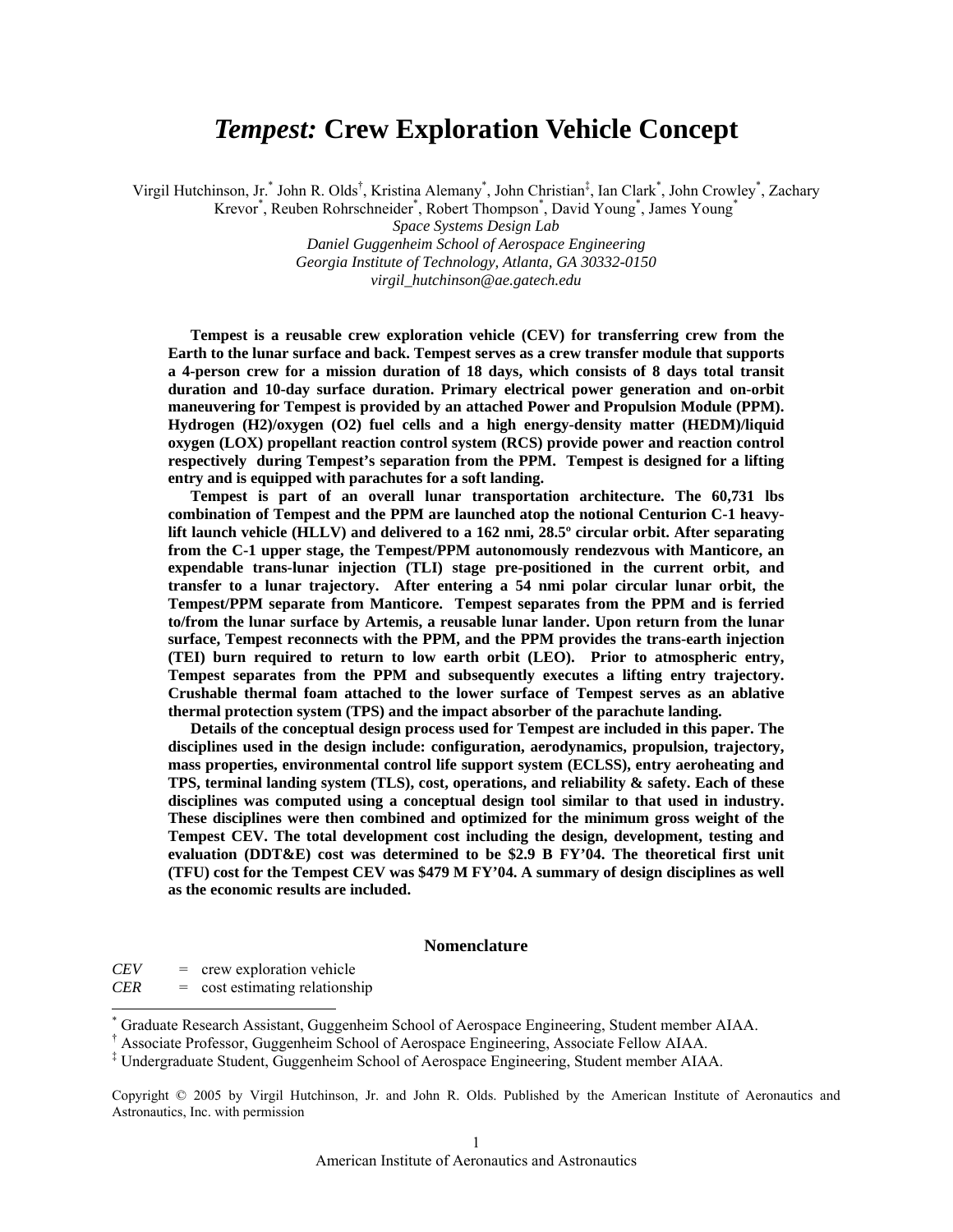| <b>DDT&amp;E</b> | $=$ | design, development, testing $\&$ evaluation |
|------------------|-----|----------------------------------------------|
| <b>ECLSS</b>     |     | = environmental control life support system  |
| <b>HEDM</b>      | $=$ | high energy-density matter                   |
| <b>HLLV</b>      | $=$ | heavy lift launch vehicle                    |
| <i>LEO</i>       | $=$ | low earth orbit                              |
| LLO              |     | $=$ low lunar orbit                          |
| <i>LRU</i>       | $=$ | line replacement unit                        |
| <b>MER</b>       | $=$ | mass estimating relationship                 |
| <b>PPM</b>       | $=$ | power and propulsion module                  |
| <b>RCS</b>       | $=$ | reaction control system                      |
| <b>TEI</b>       | $=$ | trans-earth injection                        |
| <b>TFU</b>       | $=$ | theoretical first unit                       |
| TLI              | $=$ | trans-lunar injection                        |
| <b>TLS</b>       | $=$ | terminal landing system                      |
| <b>TPS</b>       | $=$ | thermal protection system                    |
| UTTR             | $=$ | Utah Test & Training Range                   |

# **I. Introduction**

ASA's Constellation Systems is responsible for the development of the Crew Exploration Vehicle (CEV) and N related exploration architecture systems required to transport astronauts to the Moon and form the basis for exploration missions to other destinations. Constellation Systems Exploration Spiral 1 will develop and test the crew transportation and lunar exploration elements while Spiral 2 will conduct human exploration missions to the lunar surface by 2020. The third spiral is the establishment of the capability to conduct routine human long-duration missions at a lunar base to test technologies and operational techniques that enable sustainable human and robotic exploration.<sup>1</sup>

Spiral 2 human exploration missions on the lunar surface are conducted without pre-positioned surface infrastructure. The lack of infrastructure requires the lunar lander and/or CEV (for CEV-to-surface architecture) to provide support for crew habitation throughout the mission duration. A fully reusable system would seem idea for this type of mission, but due to the complexity involved with sizing architectural elements to satisfy mission requirements along with launch vehicle payload weight constraints, an expendable architecture is more plausible. Developers are also prohibited from utilizing various advanced technologies that could relax some of the CEV weight/volumetric constraints because of the failure of these potential technologies to reach full maturity for the 2014-2020 timeframe. The premise of an established lunar infrastructure and utilization of advanced technologies beyond the 2014-2020 timeframe allows for the development of a more advanced Spiral 3 CEV that provides more reusability than its Spiral 2 predecessor.

Tempest is a new fully reusable crew exploration vehicle concept designed to comply with the crew transportation segment of NASA's Exploration Spiral 3 development for lunar exploration. Tempest is designed to use much of the same technology as currently used in human space transportation system design. The main technologies assumed are high energy density matter (HEDM) propellants, crushable thermal foam thermal protection system (TPS), and a morphable tail surface/body. Tempest serves as a crew transfer module that supports a 4-person crew for a mission duration of 18 days, which consists of 8 days total transit duration from Earth to the

lunar surface and back and 10-day surface duration. Primary electrical power generation and on-orbit maneuvering for Tempest is provided by an attached expendable Power and Propulsion Module (PPM). The 60,731 lbs combination of Tempest and the PPM are launched atop the notional Centurion  $C^{-1^2}$  heavy-lift launch vehicle (HLLV) and delivered to a 162 nmi, 28.5º circular orbit. Upon reaching this orbit, Tempest/PPM autonomously rendezvous with the Manticore expendable trans-lunar injection (TLI) stage and transfers to lunar orbit.

In addition to transferring crew from Earth to lunar orbit, Tempest also serves as the descent/ascent habitat from lunar orbit to the lunar surface. Tempest is ferried to/from the lunar surface by Artemis<sup>3</sup>, a reusable lander stationed in LLO. After reaching the lunar surface and the crew exits the vehicle, Tempest powers down



**Figure 1. Tempest CEV in Orbit.**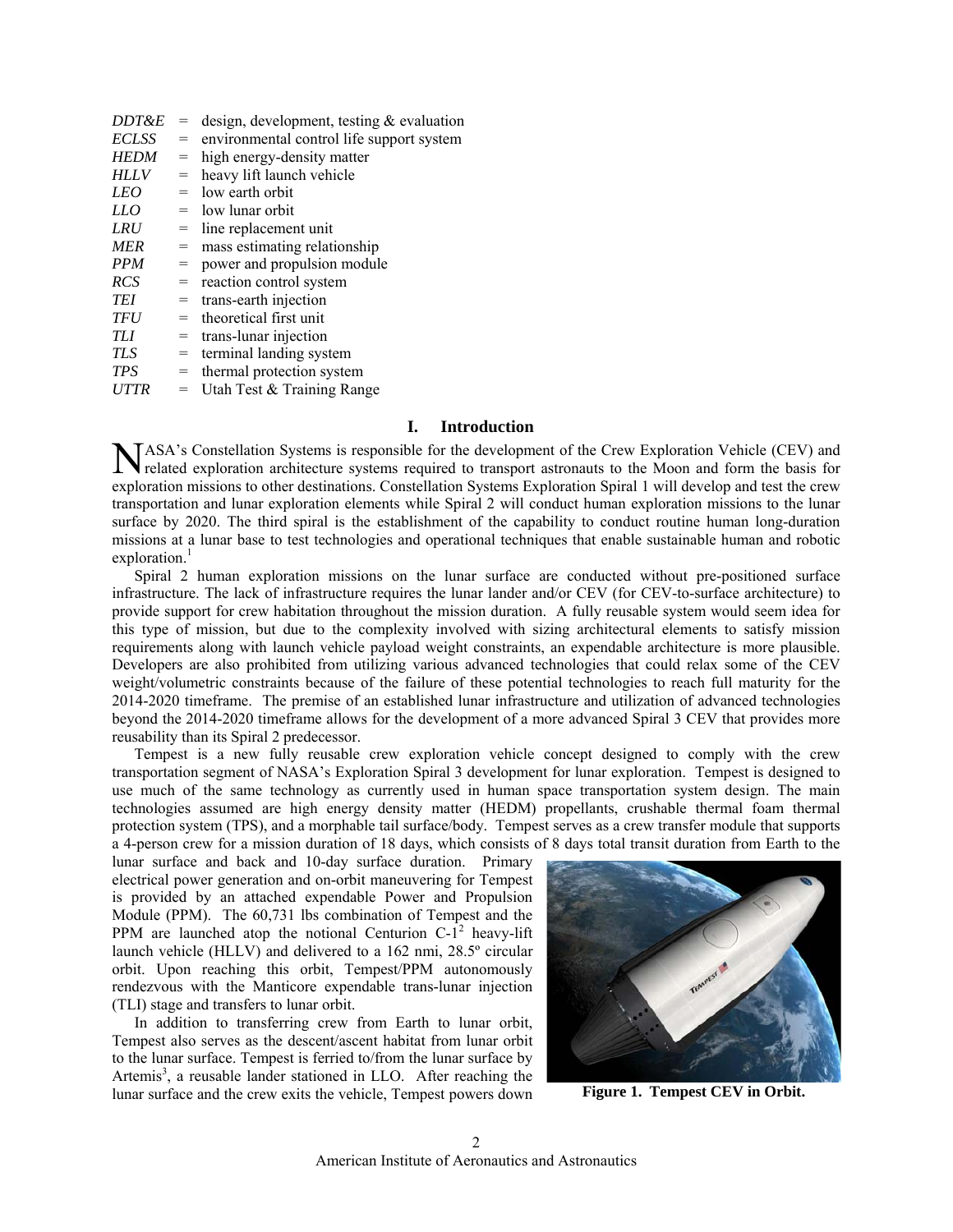to standby mode until the crew returns to travel back to LLO. Returning to lunar orbit from the surface of the moon, Tempest reconnects with the PPM, and the PPM provides the trans-earth injection (TEI) burn required to return to low earth orbit (LEO). Prior to atmospheric entry, Tempest separates from the PPM and subsequently executes a lifting entry trajectory. Crushable thermal foam attached to the lower surface of Tempest serves as an ablative thermal protection system (TPS) and the impact absorber of the parachute landing.

A full multi-disciplinary conceptual design process was performed for the development of the Tempest CEV concept. This design process was completed using a disciplinary design tool for each of the following disciplines: external and internal configuration with the solid modeling tool Pro/ENGINEER, aerodynamic analysis with APAS<sup>4</sup>, propulsion analysis with GTHEDM, ascent/entry trajectory optimization using POST<sup>5</sup>, in-space trajectory optimization using IPREP<sup>6</sup>, power systems and environmental control life support system (ECLSS) sizing using historical data and NASA estimates<sup>7</sup>, TPS and terminal landing system (TLS) sizing using an MS Excel spreadsheet model, vehicle ground operations analysis using AATe<sup>8</sup>, safety and reliability analysis using Relex<sup>9</sup>, and vehicle non-recurring cost estimation using TRANSCOST<sup>10</sup> and NAFCOM derived cost estimating relationships (CERs). Mass estimation was conducted using industry standard mass estimating relationships (MERs) and empirical calculations within spreadsheet models to size the primary vehicle subsystems and components. Each of these tools was used to analyze their respective disciplines and develop the Tempest design.

# **II. Tempest Overview**

Tempest is a new fully reusable CEV concept designed for transferring crew from Earth to the lunar surface and back. Tempest serves as a crew transfer module that supports a 4-person crew for a mission duration of 18 days, which consists of 8 days total transit duration and 10-day surface duration. Tempest also serves as the descent/ascent habitat from lunar orbit to the lunar surface. The Tempest pressurized crew cabin provides a large habitable volume that accommodates mission task and personal needs of the crew with minimum impairment throughout the transit duration. Since it serves primarily as a habitat module, Tempest's propulsive capability is limited to 32 reaction control system (RCS) motors on the vehicle. Primary electrical power generation and on-orbit maneuvering are provided by an expendable PPM attached to the rear of Tempest. The crushable thermal foam heat shield attached to the lower surface of Tempest for TPS/impact absorption is replaced after each mission.

Tempest is a part of an overall lunar transportation architecture with elements for post-2025 lunar operations. The development of this architecture concept assumes the design of a new HLLV to satisfy NASA's manned and cargo requirements for lunar missions and a reusable lunar lander stationed in LLO to support the Spiral 3 lunar infrastructure. Georgia Tech Space System Design Lab's Centurion C-1 HLLV<sup>2</sup> and Artemis lunar lander<sup>3</sup> served as their respective elements in the architecture for this study. The Tempest/PPM combination are launched atop the notional C-1 HLLV and delivered to a 162 nmi, 28.5º circular orbit. After separating from the C-1 upper stage, the Tempest/PPM autonomously rendezvous with Manticore, an expendable trans-lunar injection (TLI) stage prepositioned in the current orbit, and transfer to a lunar trajectory. After entering a 54 nmi polar circular lunar orbit, the Tempest/PPM separate from Manticore. Tempest separates from the PPM and is ferried to/from the lunar surface by Artemis.

Upon return from the lunar surface, Tempest reconnects with the PPM, and the PPM provides the trans-earth injection (TEI) burn required to return to low earth orbit (LEO). Prior to atmospheric entry, Tempest separates from



the PPM and subsequently executes a lifting entry trajectory. The shape of the airframe provides a high hypersonic lift-to-drag ratio (L/D) greater than 1.2 for large crossrange and downrange capability during entry. After atmospheric entry at high altitudes, the five round parachutes release to provide a soft ground landing at the landing site on the Utah Test & Training Range (UTTR). Crushable thermal foam heat shield attached to the lower surface of Tempest serves as an ablative TPS and the impact absorber of the parachute landing. The heat shield is replaced after each mission.

Reliability and safety are main concerns for **Figure 2. Tempest Concept.** manned vehicles. For ascent reliability, the Centurion C-1 is designed to meet the reference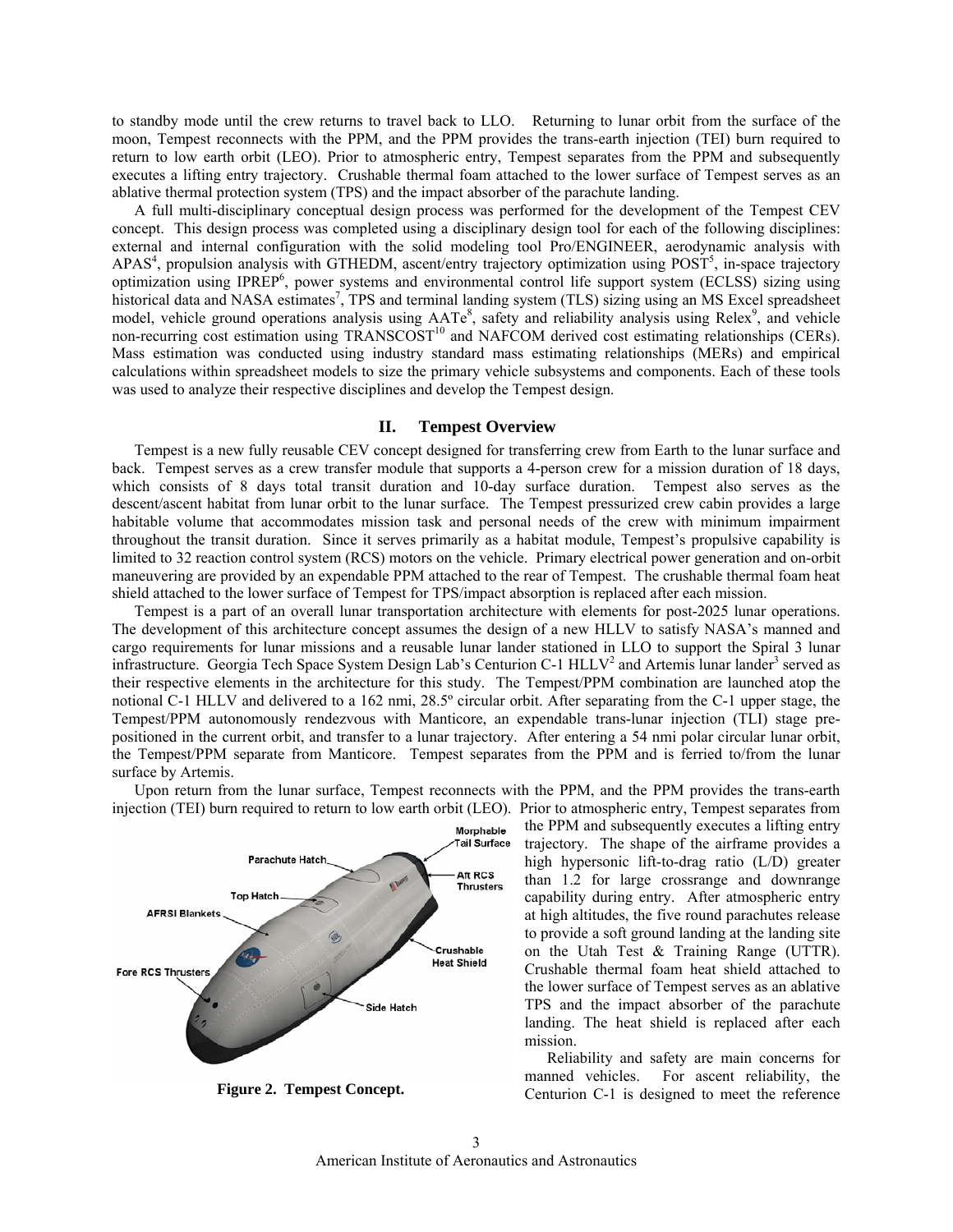

**Figure 3. Tempest Mission Profile.** 

mission with an engine failure on both the first and second stages in the same flight. Also Tempest is equipped with a crew escape system (CES) that provides abort capability from the pad until main engine cut-off (MECO) of the C-1 booster. Tempest includes redundant avionics and communication systems to increase reliability during cis-lunar operations. The terminal landing system is also designed to provide a soft landing with a parachute failure during entry.

Some advanced technologies were assumed in the design of Tempest concept. Quadricyclane, a high energy density matter (HEDM) propellant was used for the Tempest RCS and PPM propulsion system due to its storability, increased specific impulse (Isp), and non-toxic properties. The double-duty crushable thermal foam heat shield serves as an ablator as well as impact attenuation for Tempest. This alternative reduces the weight and complexity of utilizing two separate systems for thermal and impact protection. Tempest utilizes the morphable tail surface/body flap for lightweight flexible roll and pitch control during entry. The airframe and pressurized crew cabin structure are composed of a lightweight aluminum-lithium metal alloy to decrease weight as compared to typical aluminum structures.

# **III. Multidisciplinary Design Process**

The conceptual design process involves the integration of many design disciplines. These disciplines are highly coupled with one another. Figure 4 is a design structure matrix (DSM) for the Tempest conceptual design process.

A DSM provides a very concise, structured means of representing the disciplines involved and the interdependencies between disciplines. The links between the discipline boxes represent data flow from one discipline to another. Links in the upper right represent data flow downstream while the links in the lower left represent the data

flow upstream. Upstream data flow requires iteration in order to converge the design. The conceptual vehicle design has one main iteration loops: between propulsion, trajectory, weights & sizing, ECLSS/power/avionics, and TLS/Aeroheating. This iteration loop converges the performance aspects of the vehicle. Each discipline has one or more conceptual design tools associated with it. Table 1 provides a listing of each discipline and its associated design tool or tools.



**Figure 4. Tempest Design Structure Matrix.**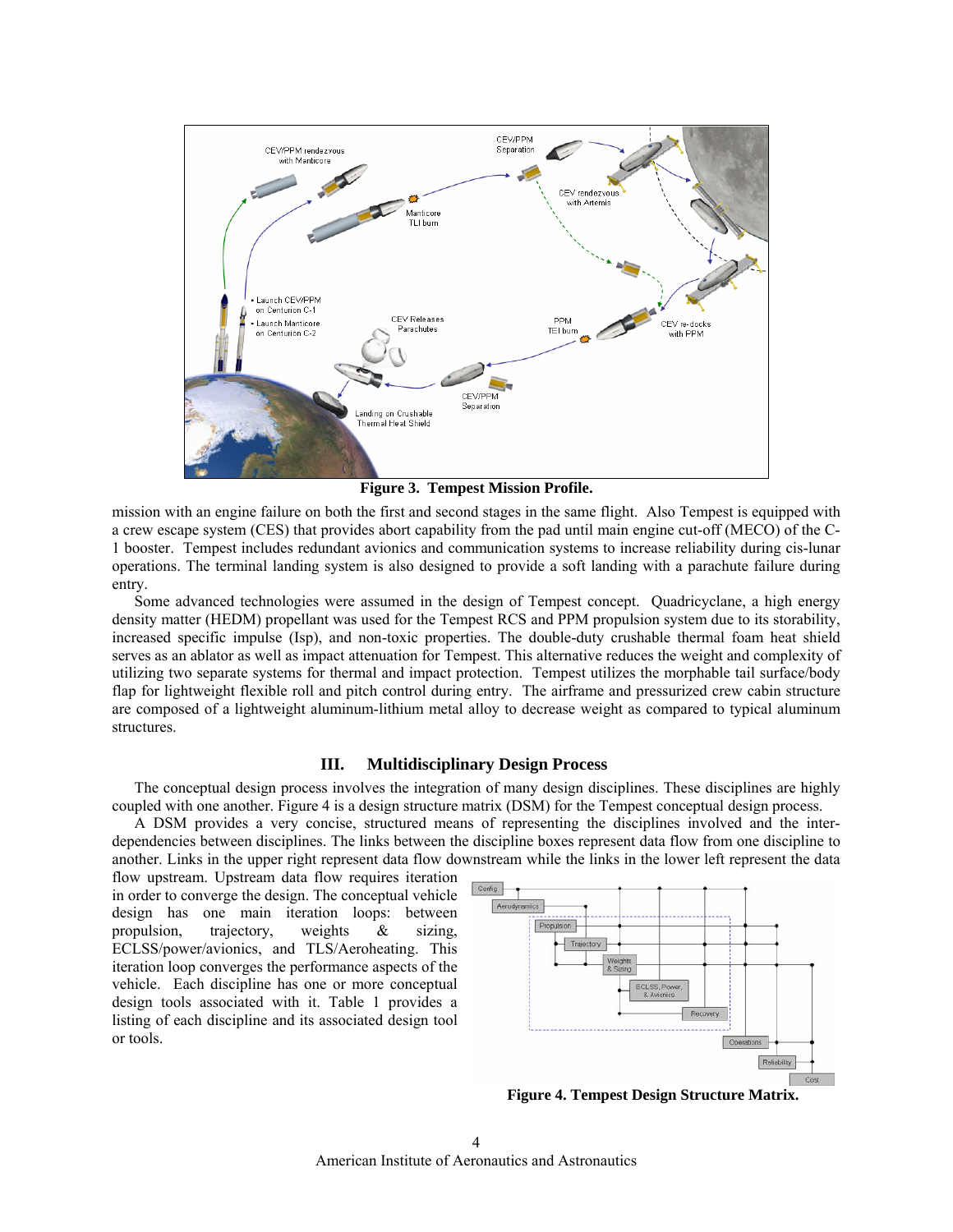| Discipline                       | Analysis Tool        |
|----------------------------------|----------------------|
| Configuration                    | <b>Pro/ENGINEER</b>  |
| Aerodynamics                     | APAS (HABP)          |
| Propulsion                       | GT-HEDM, MS Excel    |
| Ascent, Entry Trajectory         | POST-3D              |
| In-space Trajectory              | <b>IPREP</b>         |
| Weights & Sizing                 | MS Excel             |
| ECLSS, Power                     | MS Excel             |
| Avionics                         | <b>SESAW, MASS</b>   |
| <b>Thermal Protection System</b> | MS Excel             |
| <b>Terminal Landing System</b>   | MS Excel             |
| Operations                       | AATe                 |
| Reliability                      | Relex                |
| Costs                            | TRANSCOST, NAFCOM-99 |

**Table 1. Tempest Disciplinary Design Tools.** 

# **IV. Baseline Design Results**

# **A. Internal Configuration and Layout (CAD)**

The total length of the Tempest baseline configuration, including the morphable body flap is 32 ft. The maximum vehicle width is 12.7 ft with a maximum height, including the crushable heat shield, of 11.3 ft. The total pressurized volume of the crew cabin is  $1,130 \text{ ft}^3$ . Propellant tanks, ECLSS, TLS, RCS, power systems, and the pressurized crew cabin are packaged using Pro/ENGINEER, a solid modeling Computer Aided Design (CAD) package. Internal views of Tempest are shown in Figure 5.

All pressure vessels (tanks) and airframe structure are made of aluminum-lithium. The non-integral cylindrical nitrogen (N2) pressurant tanks are located in the chines of the airframe. Nitrogen within these tanks serves as the pressurant for the RCS thrusters and the primary gas for the air supply managed by the ECLSS. The spherical HEDM propellant tank for the RCS is located within the vehicle nose. The two spherical hydrogen (H2) tanks, which contain the reactant for the H2-O2 fuel cells, are also located within the vehicle nose. The two spherical oxygen (O2) propellant tanks located in the vehicle nose provide oxygen for both the RCS and the fuel cells. Oxygen within the tanks are stored as a cryogenic liquid with a density of  $71.3$  lb/ $ft<sup>3</sup>$ . The RCS uses the oxygen



**Figure 5. Tempest Internal Configuration**.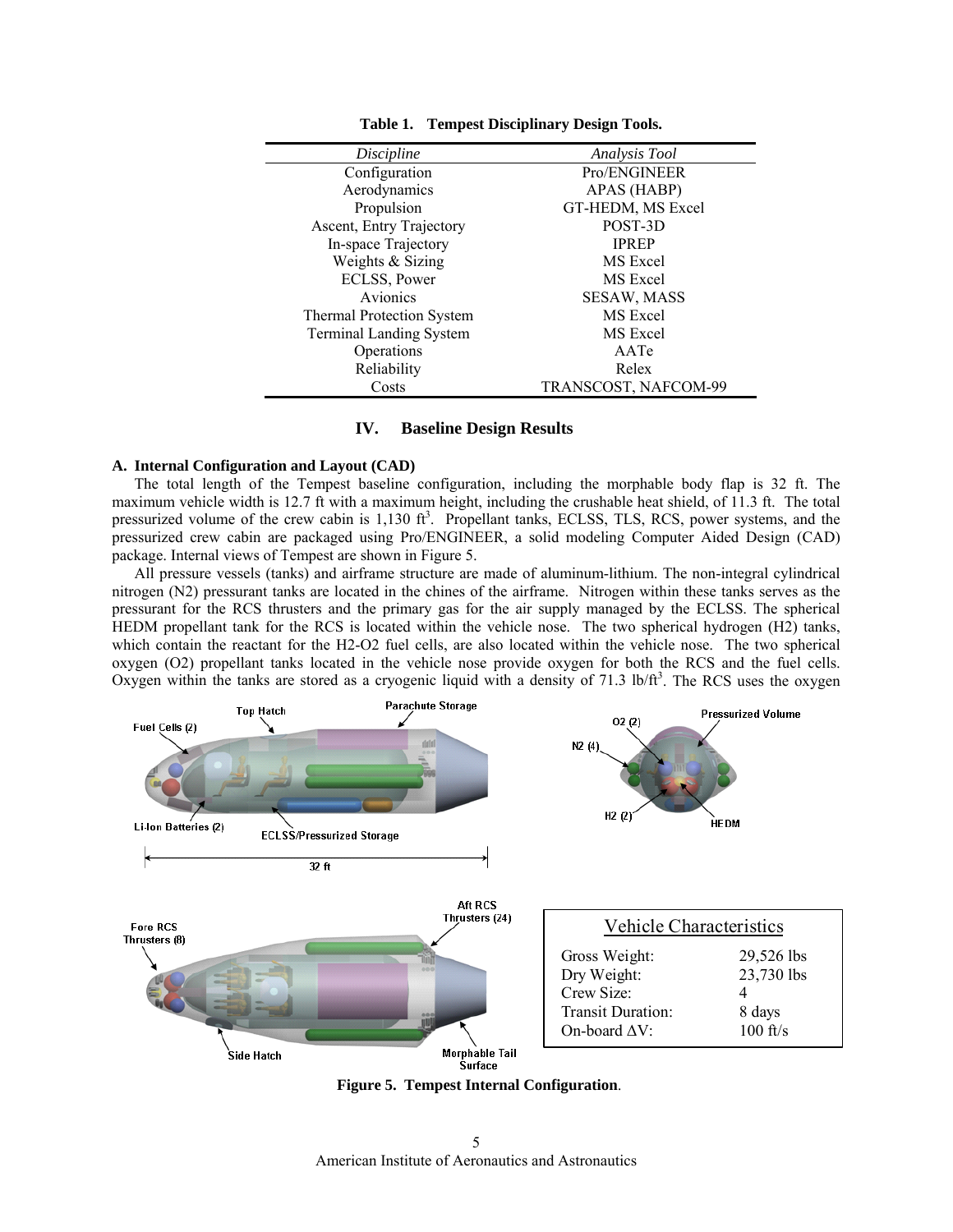directly in its liquid form, but the oxygen is transformed to gaseous O2 by a converter to be used with the fuel cells and ECLSS. Parachutes and other elements of the TLS are stored in the raised compartment above the crew cabin. Hatches at the top and on the left side of the vehicle allow passengers to ingress/egress the vehicle. ECLSS, power systems, and avionics are located within pressurized storage under the crew cabin floor. The remaining internal components shown in the Tempest CAD model are the 32 RCS thrusters. The arrangement of the eight fore RCS thrusters located in the nose and the remaining 24 thrusters positioned about the aft of the vehicle provide thrust for attitude and translation maneuvers.

The internal volume of the vehicle is dominated by the pressurized crew cabin. The large volume of the crew cabin is to provide a comfortable confinement during transit and allow enough room for the crew to put on their spacesuits. NASA research has demonstrated that the mission duration has an effect on the required habitable volume within the space module.<sup>11,12</sup> As the mission duration increases, a greater physical envelope is required to accommodate mission tasks and crew personal needs.<sup>11</sup> According to guidelines for habitable volume values within references 12, the required habitable volume for a person to be comfortable and also be able to perform their required duties with minimum impairment for a 4 day mission is 70  $\text{ft}^3/\text{person}$ . Habitable volume is considered the free/unobstructed volume used by the person. Translation of this habitable volume to include the equipment and

accommodations within the pressurized volume yields a total pressurized unit volume of 282 ft<sup>3</sup>/person for the comfortable conditions for the 4 day mission. For a 4-person crew, the total pressurized volume is  $1,130 \text{ ft}^3$ .

Because Tempest does not posses an airlock, the crew cabin is depressurized/pressurized whenever the crew exits/enters the vehicle. Crew members are required to don/doff their spacesuits within the pressurized volume due to the depressurization/pressurization. The minimum volume and height requirements to don/doff the MK III spacesuit are 114 ft<sup>3</sup> and 7.4 ft, respectively.<sup>13</sup> The large available volume within the pressurized cabin accommodates the volumetric requirement, but the 6.4 ft height from the cabin floor to the ceiling restricts the crewman from donning the suit while standing. Therefore the spacesuits are donned/doffed in a microgravity environment, allowing more efficient use of the cabin space. To aid in this task, the crew chairs are collapsible and are easily stored within the pressurized storage under the cabin floor.



**Figure 6. Tempest Don/Doff Height.**

#### **B. Aerodynamics**

Tempest is designed for a lifting entry trajectory. The airframe shape blends from the blunt conical nose around the varying elliptical chines to the morphable body flap, giving it a form characteristic of a lifting body. Instead of relying on wings, Tempest uses the combination of outboard chines and the morphable body flap to provide lift and stability for the vehicle. Outboard chines along the side of the airframe are designed to allow enough volume for the N2 pressurant tanks and instrumentation while also providing majority of the lift to satisfy the trajectory. The morphable tail surface/body flap is the lightweight solution for flexible roll and pitch control during entry. The flap has similar flexible motion to 2-D vectoring nozzles and convergent-divergent ejector nozzles used on fighter aircraft. The high-temperature carbon mesh surface and variable actuator rods operate the motion of body flap/tail surface, allowing it to expand, collapse, and change shape within the maximum diameter of 11.3 ft throughout entry.

Hypersonic aerodynamic analysis of the vehicle during entry for Mach 3-20 was conducted using the APAS aerodynamic software.<sup>4</sup> The baseline configuration has a theoretical cross-sectional area (S<sub>ref</sub>) of 54.9 ft<sup>2</sup>. The maximum L/D is 1.33 at an angle-of-attack  $\alpha$  of 23°. The location of the center of gravity (c.g.) for the trimmed configuration is 18.6 ft from the nose along the longitudinal centerline of the vehicle. APAS creates tables of lift and drag coefficients as a function of Mach number and angle of attack. This aerodynamic data is formatted for use in the POST 3-D trajectory analysis program.

# **C. Propulsion**

#### *Power and Propulsion Module (PPM)*

Primary power and on-orbit propulsive capability for Tempest is provided by the attached PPM. The PPM is used for trans-earth injection (TEI) and some rendezvous operations. Though the PPM is not the focus of this design study, estimating its performance and size is essential to accurately design the CEV to satisfy the mission requirements for the architecture in its entirety.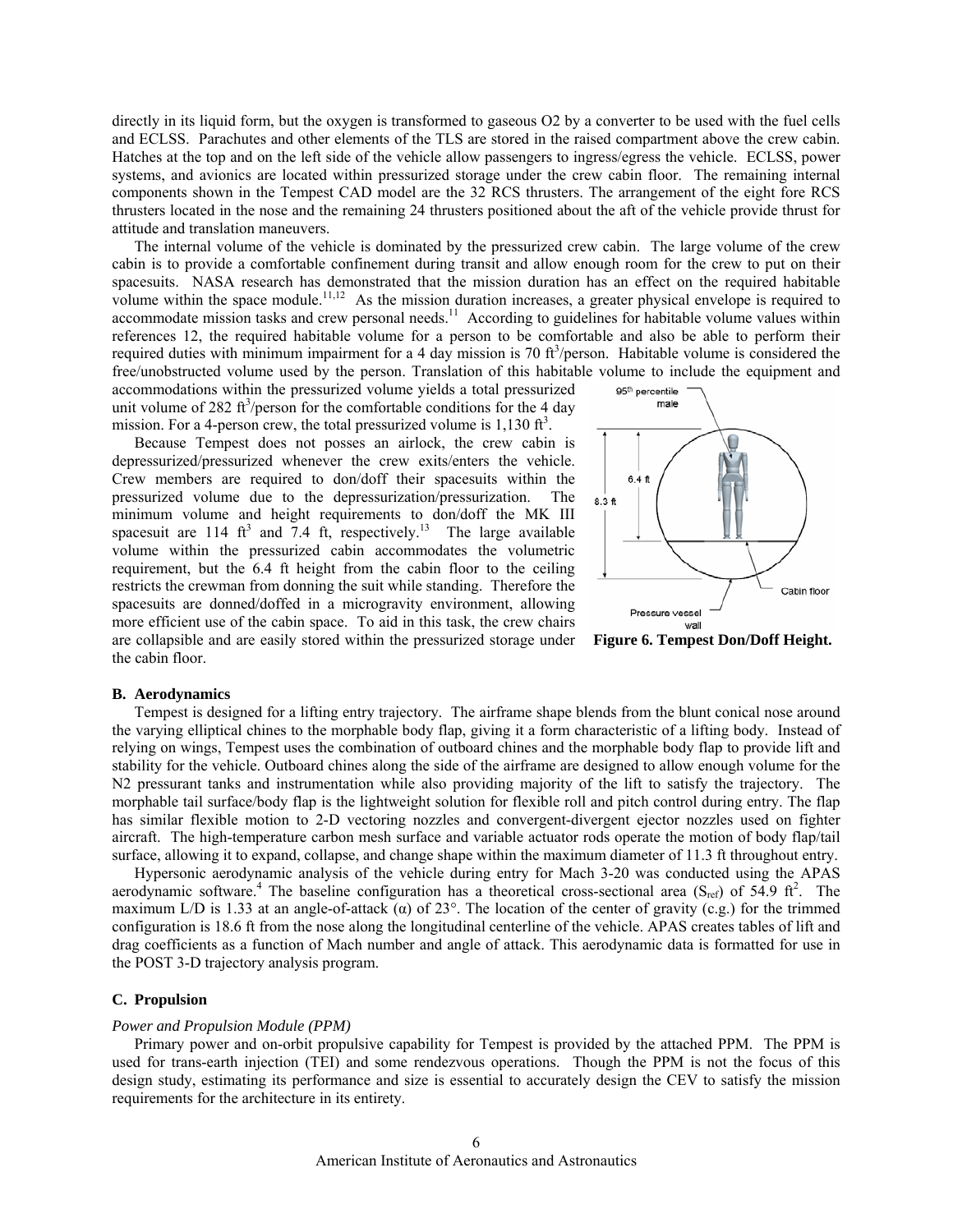The PPM is designed to use much of the same technology as currently used in in-space vehicle design. The primary structure and non-integral propellant tanks for the PPM are constructed of graphite-epoxy, and the power is generated using H2-O2 fuel cells. The main technology assumed is the use of the HEDM propellant Quadricyclane for the PPM main propulsion system. The higher specific impulse (Isp) and density of HEDM propellants in comparison to conventional in-space propellants results in an increase in propellant performance and storability, respectively.

The PPM is sized to provide the TEI burn for a ∆V of 3,280 ft/s, which includes transfer from LLO to LEO in 3 days as determined by IPREP and required rendezvous operations. The HEDM propellant properties were calculated using an in-house Georgia Tech conceptual design tool known as GT-HEDM. GT-HEDM is a conceptual chemical rocket design tool that calculates engine performance parameters based upon initial condition inputs. GT-

HEDM estimates the Isp and density of quadricyclane as 356 seconds and 61.8  $1\text{b/ft}^3$ , respectively. A notional pressurefed engine is also designed for the LOX/Quadricyclane propellant combination with the PPM using GT-HEDM. The mass estimation and sizing of the PPM is composed of a series of empirical relationships based on mission and performance inputs that are summarized and internally closed in a MS Excel workbook. A summary of the PPM is included as Figure 7.



**Figure 7. Power and Propulsion Module.**

#### *Reaction Control System (RCS)*

Similar to the PPM main propulsion system, the PPM/CEV RCS utilize the LOX/Quadricyclane propellant combination. Since the PPM provides the primary propulsion requirement, Tempest's propulsive capability is limited to the 32 RCS thrusters. The RCS thrusters provide the thrust for attitude (rotational) maneuvers and for small velocity changes along the CEV axis for rendezvous with the PPM/lunar lander and entry trajectory alignment.

Each CEV RCS thruster is sized to produce a single newton (0.22 lbf) of thrust. The total propulsive capability for the RCS system is 100 ft/s; 75 ft/s for on-orbit maneuvering and 25 ft/s for entry alignment. Mass estimation and sizing of the Tempest RCS is based upon a series of propulsion system relationships<sup>14</sup> and historical RCS performance data that is also summarized in a MS Excel worksheet. The RCS for the PPM is sized within the PPM spreadsheet model.

## *Crew Escape System (CES)*

The purpose of the CES is to separate the Tempest CEV from the launch stack (C-1 and PPM) in the case of catastrophic launch failure from the launch pad until MECO. The required ∆V of 1,394 ft/s for the worst case abort scenario calculated by POST is provided by three solid rocket motors attached to the nose of the vehicle. In the event of a successful launch, the tractor solids are ejected at the C-1 MECO. The solid rocket motors are designed using historical estimates of the performance and structure of CES and summarized in a MS Excel worksheet. A summary of the performance of the CES is included in Figure 8.

# **D. Performance**

#### *Ascent and Abort*

The ascent trajectory for the notional Centurion C-1 HLLV to LEO is optimized using a three degree of freedom trajectory simulation code known as the Program to Optimize Simulated Trajectories (POST 3-D).<sup>5</sup> The Centurion C-1 is originally designed to carry 77,162 lbs to a highly elliptical 162 nmi x 540 nmi orbit with engine out capability on both booster and upper stages.<sup>2</sup> Placement of the payload into this highly elliptical orbit requires a large ∆V increase by the upper stage at the perigee. The 162 nmi circular orbit of the reference mission for the Tempest CEV concept architecture allows the C-1 to carry a larger payload while remaining at an orbit that provides access for lunar missions and return to LEO in the occurrence of a CEV/PPM failure. Re-optimizing the trajectory to minimize the C-1 gross weight subject to the constraints on the final orbit (162 nmi x 28.5°) and ascent accelerations (3 g's) results in the final payload capability of 92,594 lbs.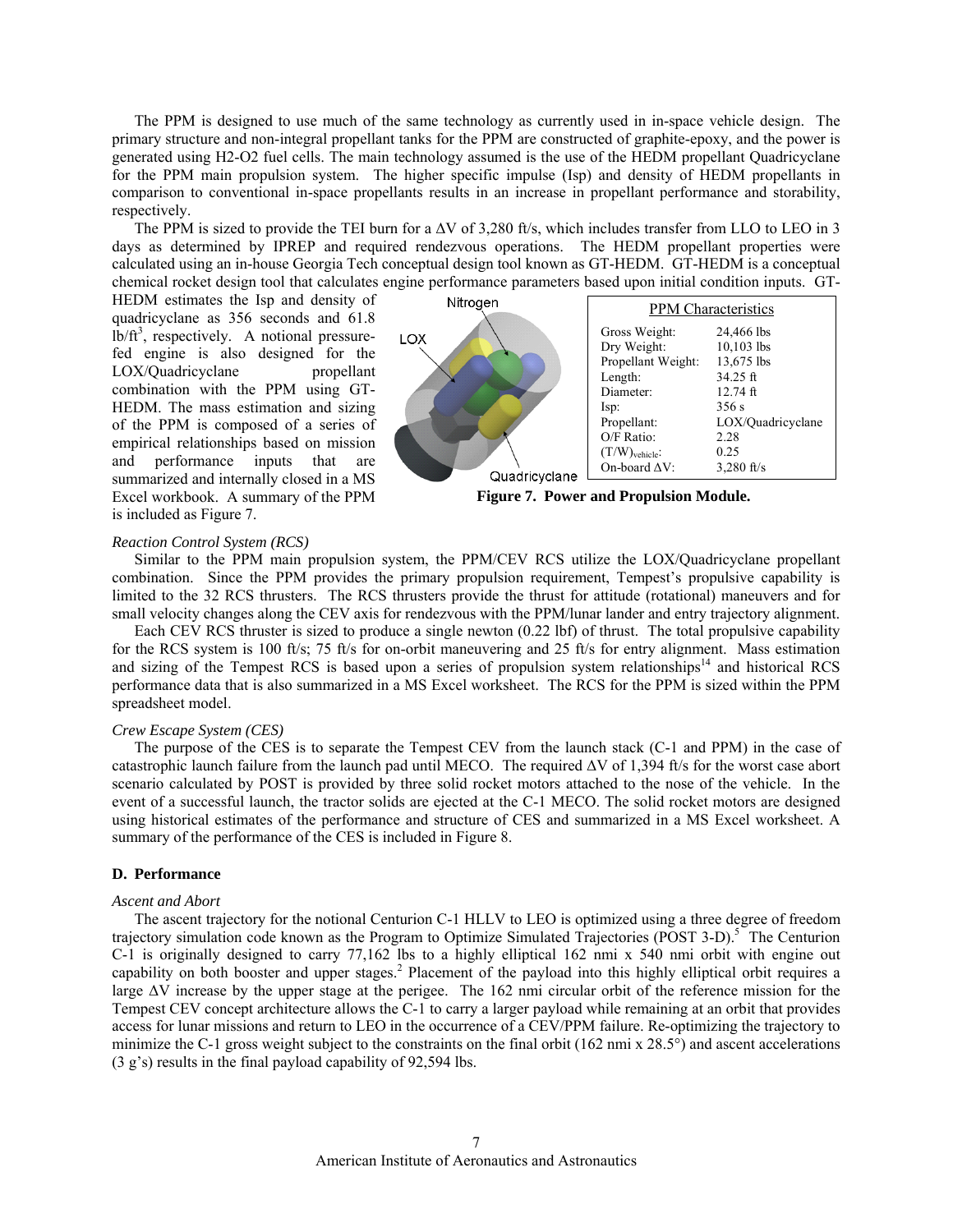

**Figure 8. Tempest Crew Escape System.** 

Abort scenarios were examined for the separation of the Tempest CEV from the launch stack in the case of failure from launch until C-1 MECO. Three solid rocket motors attached to the nose of the CEV pull the vehicle away from the launch stack. A few seconds after separation, the abort rockets are ejected and the parachutes are released to allow for a soft landing on land. The required ability to abort from the launch stack on the pad is used to size the crew escape system, while the downrange, acceleration profiles, and abort windows are calculated at other intervals in the trajectory using the sized system. Outputs from the optimized POST 3-D C-1 trajectory in conjunction with a MS Excel workbook is used to size the CES and determine the abort scenario parameters using the following assumptions: 11,500 ft minimum altitude for 0/0 abort, 330 ft minimum

separation at 2 seconds after booster failure, the g forces for the abort must not be greater than 9 g's.

*In-Space* 

The In-space trajectory for the Tempest CEV/PPM is optimized using a three dimensional patch conic method simulation program called Interplanetary Preprocessor (IPREP).<sup>6</sup> As noted earlier in this paper, the Manticore propulsive module provides the trans-lunar injection from the initial parking orbit (162 nmi  $x$  28.5°) to the final lunar orbit (54 nmi x 90° circular). After the lunar surface duration, the PPM provides the trans-earth injection burn to return to low earth orbit.

IPREP calculates the required ∆V for each stage of the in-space trajectory based on the departure date from the initial parking orbit in LEO. From calculations of the velocity requirements for day-by-day departure dates within a timeframe, the average, minimum, and maximum ∆V are determined. Assumptions for the velocity requirements are: 2025 mission launch date, a 3.5 time of flight (TOF) required to reach the lunar sphere of influence (SOI) from the initial parking orbit, and ten days between the lunar orbit injection (LOI) and the TEI. A summary of the IPREP ∆V results for TLI and LOI/TEI stages of the trajectory are provided in Table 2. The variation in the velocity requirements for the total in-space flight burns (TLI, LOI, TEI) are presented in Figure 9.

#### *Entry*

After arrival to LEO, Tempest separates from the PPM and subsequently executes a lifting entry trajectory. Tempest's atmospheric entry trajectory was also optimized using POST-3D. The Tempest entry trajectory is optimized by minimizing the peak convective heat rate by varying the entry velocity, angle, and corridor width for the descent. The trajectory is constrained by a peak deceleration limit of 5 g's. The resulting optimized maximum convective heat rate and total heat load experienced by the vehicle for the trajectory are 551 BTU/ $\text{ft}^2$ -s and 1.51x10<sup>5</sup>  $BTU/ft^2$ , respectively. The large heating. values for Tempest are attributed to the large entry corridor width concluded from the analysis. Narrowing the corridor with a higher fidelity analysis of the vehicle entry will result in heating values that are more reasonable to lifting entry trajectories. The altitude profile of the relative velocity and convective heat rate are illustrated in Figures 10 and 11, respectively. A summary of the entry trajectory results are provided in Table 3.

**Table 2. Required Velocity Calculated by IPREP.** 

| Level   | TLI AV        | <b>LOI/TEI AV</b>    | Total $\Delta V$      |
|---------|---------------|----------------------|-----------------------|
| Average | $10,203$ ft/s | $2,635 \text{ ft/s}$ | $15,463$ ft/s         |
| Minimum | $10,167$ ft/s | $2,588$ ft/s         | 15,400 ft/s           |
| Maximum | $10,217$ ft/s | $2,697$ ft/s         | $15,525 \text{ ft/s}$ |



**Figure 9. Variation in Total Required Velocity.**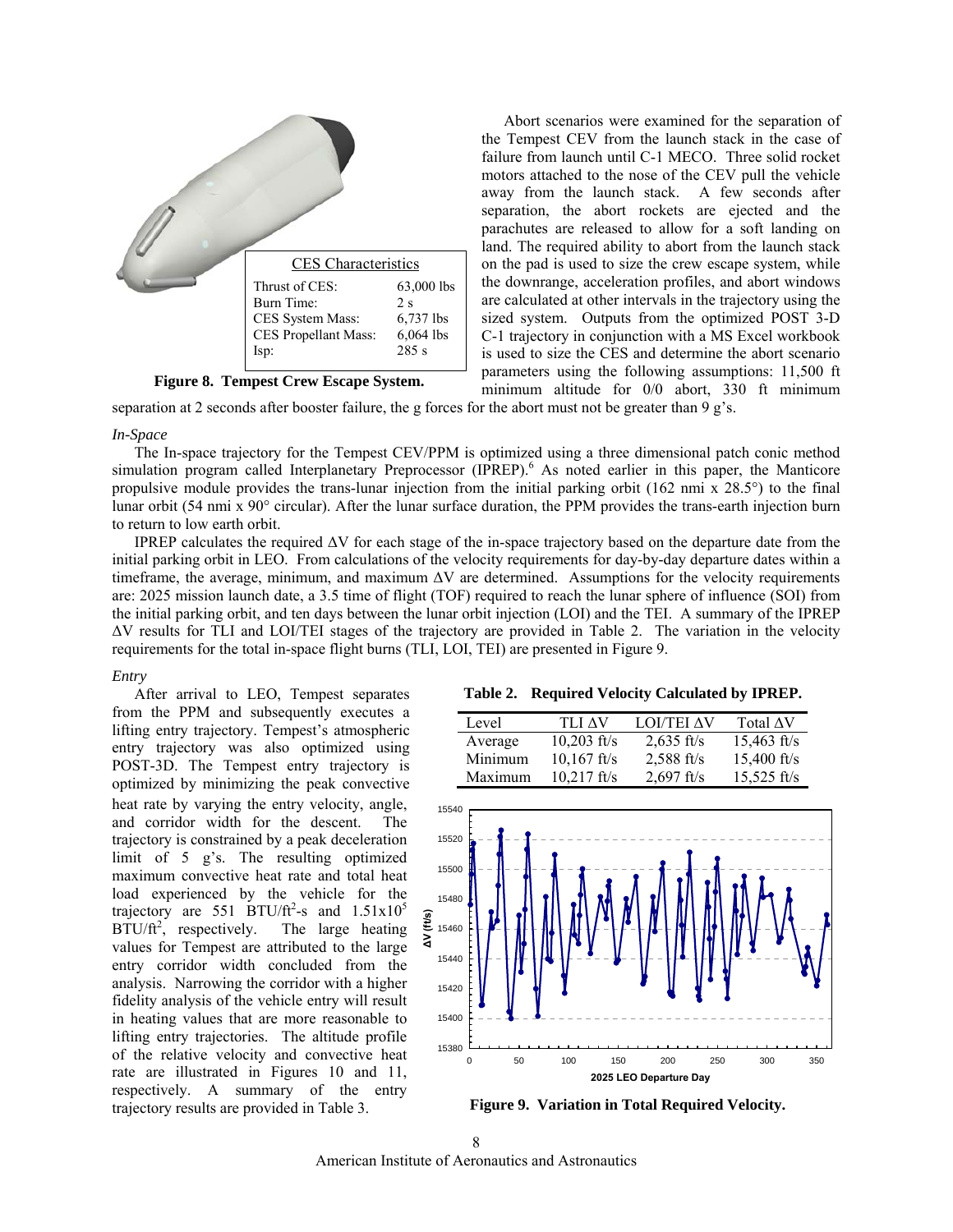

**Figure 10. Relative Velocity Altitude Profile.** 

**Figure 11. Convective Heat Rate Altitude Profile.** 

| Entry Speed:                   | 36,090 ft/s                     |
|--------------------------------|---------------------------------|
| Peak Deceleration:             | 5 g's                           |
| Maximum Crossrange:            | 2,320 nmi                       |
| Downrange:                     | min: 1,130 nmi                  |
|                                | max: 10,260 nmi                 |
| Corridor Width:                | $2.26^{\circ}$                  |
| Max Peak Convective Heat Rate: | 551 BTU/ $ft^2$ -s              |
| Max Total Heat Load:           | $1.51x10^5$ BTU/ft <sup>2</sup> |

**Table 3. Tempest Entry Trajectory Summary.** 

The high hypersonic lift-to-drag ratio (L/D) provided by Tempest's airframe shape yields large crossrange and downrange capability during entry. The maximum cross-range distance is 2,320 nmi while the minimum and maximum downrange distance are 1,130 nmi and 10,260 nmi, respectively. These large values form a large landing footprint, which gives Tempest the ability to land at various locations if there are any problems during entry.

#### **E. Recovery**

The thermal protection system for Tempest is constructed of AFRSI Blankets that cover the upper surface of the vehicle and a crushable thermal heat shield attached to the lower surface that serves as the primary thermal protection during the atmospheric entry trajectory and impact attenuation for the ground landing. The upper layer of the heat shield composition is a thin layer of fiberglass/foam composite that allows for simple application of the heat shield and provides insulation to the lower surface of the vehicle. The core material of the heat shield is a low density carbon foam with a graphite epoxy honeycomb matrix. The foam provides a lightweight alternative to absorption of energy from impact, and it is currently under development at NASA Langley Research Center for an Earth entry vehicle for Mars sample return.<sup>15</sup> The amount of relative energy absorbed by the foam is determined by the foam thickness. A 2.69-ft foam thickness is sized for the lower surface of Tempest to withstand the impact energy associated with the 5-g landing deceleration determined from the optimized entry trajectory.

The outer surface of the low density foam is covered with an ablator to provide thermal protection. As heat is absorbed during entry, the ablative material vaporizes. Ablative properties of the ablator applied to the foam surface are very similar to Phenolic Impregnated Carbon Ablator (PICA), a lightweight ceramic ablator highly used for planetary entry capsule thermal protection. The thickness of the ablator is sized for the peak heat rate and total heat

load determined from the trajectory discipline. A summary of the thermal protection system provided in Figure 12.

The terminal landing system consist of a drogue chute to slow down the vehicle after atmospheric entry at high altitudes and five round parachutes to provide a soft ground landing. The TLS is designed to provide a safe landing with a single

|                                                                                                                                                                                       |                                                                                                                                                     | <b>Low-Density Carbon Foam</b>   |
|---------------------------------------------------------------------------------------------------------------------------------------------------------------------------------------|-----------------------------------------------------------------------------------------------------------------------------------------------------|----------------------------------|
| <b>Crushable Heat Shield Characteristics</b>                                                                                                                                          |                                                                                                                                                     | <b>Fiberglass/Foam Composite</b> |
| Foam Thickness:<br><b>Ablative Section Thickness:</b><br>Landing Deceleration:<br><b>AFRSI Blanket Unit Weight:</b><br>Foam Unit Weight:<br>Ablator Unit Weight:<br>Heat of Ablation: | $2.69$ ft<br>$0.164$ ft<br>$5 \text{ g's}$<br>$1.67$ lbs/ft <sup>2</sup><br>$0.961$ lbs/ft <sup>2</sup><br>$2.147$ lbs/ $ft^2$<br>$1.9x108$ BTU/lbs |                                  |
|                                                                                                                                                                                       |                                                                                                                                                     |                                  |

**Figure 12. Thermal Protection System Summary.**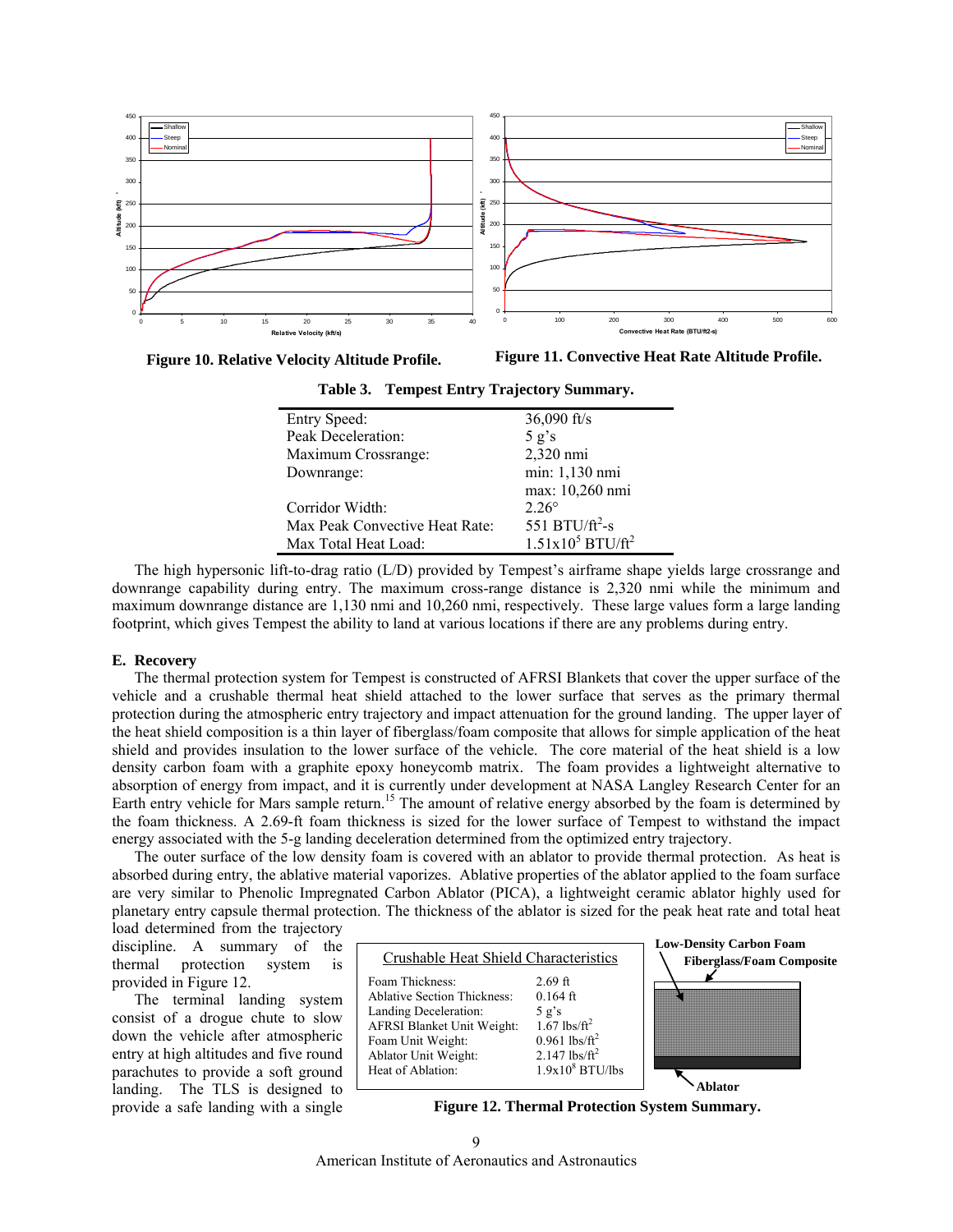parachute failure. The diameter of the four main parachutes is sized to provide enough drag force to reduce the descent rate to 24.6 ft/s or 16.77 mph at impact. An additional parachute of the same diameter is added to the TLS to increase the landing reliability of the mission.

Tempest's TLS is derived from current developments of recovery systems for evolved expendable launch vehicles<sup>16</sup> (EELVs) and preliminary sizing relationships for parachute recovery systems that are summarized in a spreadsheet model. The TLS spreadsheet adjusts the diameter and weight of the parachutes to match the drag force necessary to land the vehicle weight at the predetermined descent rate. As the required vehicle landed weight increases the spreadsheet increases the TLS weight by sizing the parachutes to match the new required drag force. The parachutes and landed weight are then iterated on between the recovery and weights disciplines until the design is closed. A summary of the terminal landing system is provided in Table 4.

| $#$ of Parachutes:                                      |             |
|---------------------------------------------------------|-------------|
| Chute Diameter:                                         | $160.9$ ft  |
| Descent Rate:                                           | $24.6$ ft/s |
| Drag Coefficient $(c_d)$ :                              | 0.55        |
| Total Main Parachute Weight:                            | 2,875 lbs   |
| Drogue Chute Weight <sup>+</sup> :                      | 239 lbs     |
| includes canopy, lines, reefing system; includes mortar |             |

**Table 4. Tempest Terminal Landing System Summary.** 

# **F. Vehicle Subsystem Sizing**

Tempest's on-board avionics, power, and environmental control and life support systems (ECLSS) utilize current subsystem technology for man-rated transport vehicles, such as the Space Shuttle. Each of these subsystems is sized to ensure proper vehicle operation and provide/satisfy resources for all crew needs and activities during the mission.

The ECLSS system manages the nitrogen-oxygen (N2-O2) atmosphere within the 1,130 ft3 vehicle pressurized cabin at a pressure of 1 atm (14.7 psia). The two gas mixture (79% nitrogen, 21% oxygen) maintain the physiological requirements for respiration and perspiration while reducing the risk of a flammable atmosphere. The tanks for the air supply are sized for the 8-day total transit duration and two cabin depressurizations. Since Tempest doesn't posses an airlock, the entire cabin is depressurized before the crew exits to the lunar habitat and pressurized upon the crew's return. One contingency depressurization is also included within the system sizing for emergency extra-vehicular activities (EVAs) during the transit duration.

In addition to atmosphere management, the ECLSS also manages the contaminants removal, water supply, waste, and food provisions. Lithium hydroxide (LiOH) canisters provide air revitalization by chemically absorbing CO2 and trace contaminate from the air. Prepackaged food for the entire mission duration and an initial supply of water are provided and stored prior to launch. During the mission the primary source of water on the vehicle is provided as the products of the H2-O2 fuel cells and stored within the H2O tank. The total amount of water produced during the entire mission is 183.5 gallons. Due to the shorter mission duration, all solid waste is collected, and stored in canisters for the entire mission. Design and sizing of all ECLSS elements are based upon historical data and NASA estimates of crew support systems for lunar missions<sup>7</sup> and summarized in a MS Excel worksheet.

 Though the PPM serves as the primary power generation for Tempest, an additional on-board power system is required to provide power for the CEV during phases of the mission where it is not connected to the PPM, such as docking, crew excursion, and entry. About 30% of the mission power requirements are supplied by Tempest's H2- O2 fuel cells, which are built upon the same fuel cell technology used on the Space Shuttle. In addition to fuel cells, Tempest also utilizes lithium ion (Li-Ion) batteries to sustain power during dormant vehicle operation while on the lunar surface and in the case of primary power source failure. A summary of the power system is provided in Table 5.

Tempest utilizes redundant and lightweight avionics and communications systems. Avionics subsystems considered for Tempest consisted of the following: navigation and guidance, communications, data storage and processing, vehicle health and monitoring, and crew interface (displays, interfaces, crew input). The avionics subsystems were sized using two avionic conceptual estimation tools: Spaceworks Engineering's SESAW<sup>17</sup> and NASA JSC's MASS. SESAW and MASS are conceptual design sizing and mass estimation tools which predict the avionics subsystem weight based upon vehicle parameters along with mission inputs and timeframe. At least double redundancy is included in the sizing of every subsystem. A summary of the avionics is provided in Table 6.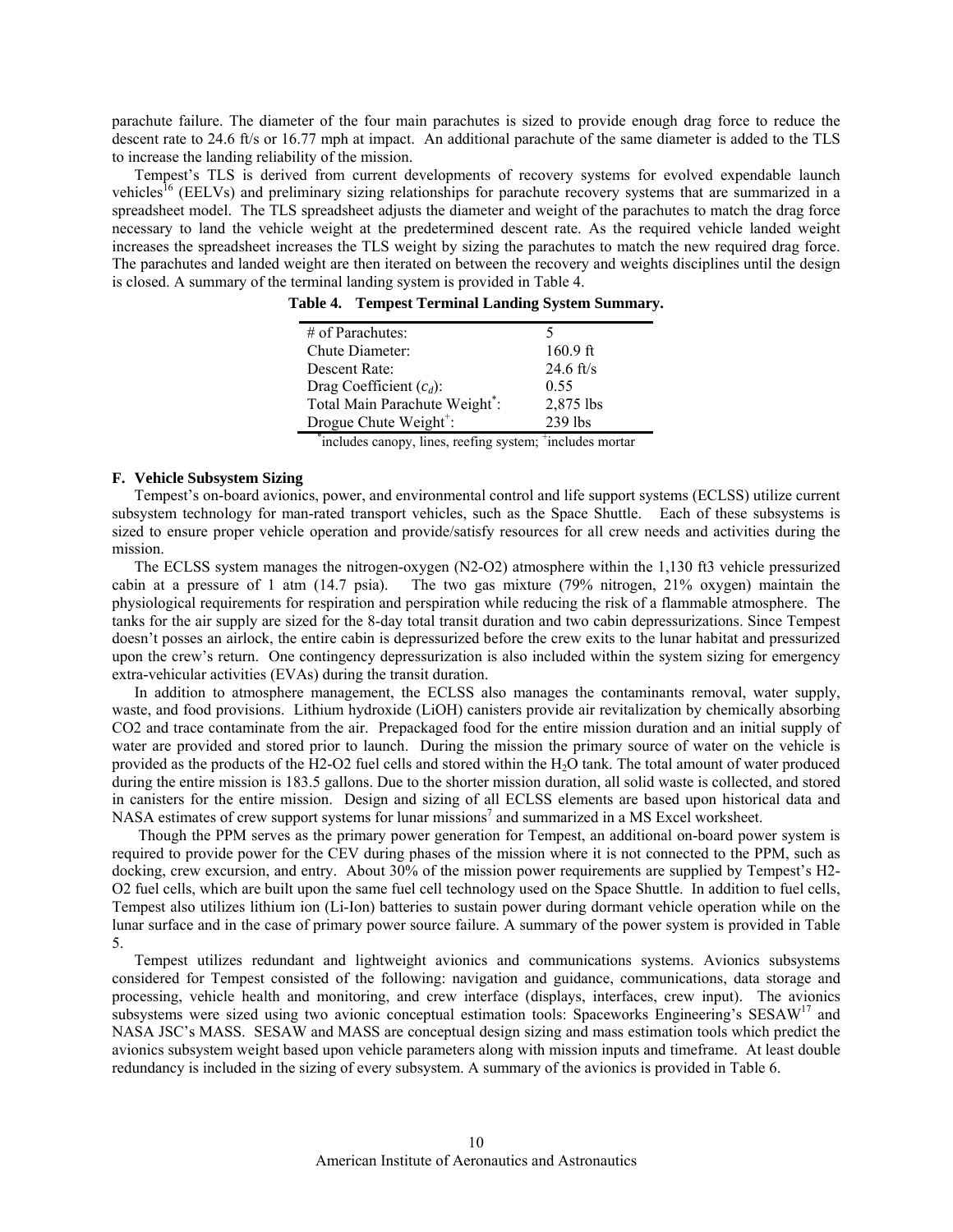| Table 5. Tempest Power System Summary. |  |  |  |  |
|----------------------------------------|--|--|--|--|
|----------------------------------------|--|--|--|--|

**Table 6. Tempest Avionics Subsystem Summary.** 

| Power Subsystem             | Mass/Value | <b>Avionics Subsystem</b>     | <b>Mass</b> |
|-----------------------------|------------|-------------------------------|-------------|
| $#$ of Fuel Cells           |            | Navigation and Guidance       | $192$ lbs   |
| <b>Fuel Cell Mass</b>       | $401$ lbs  | Communications                | $43$ lbs    |
| <b>Batteries Mass</b>       | $259$ lbs  | Data Storage and Processing   | $285$ lbs   |
| <b>PMAD Mass</b>            | $147$ lbs  | Vehicle Health and Monitoring | $295$ lbs   |
| Mass of Power O2 Consumable | $425$ lbs  | Wiring                        | 441 lbs     |
| Mass of Power H2 Consumable | 54 lbs     | Crew Interface                | 330 lbs     |

## **G. Mass Properties**

Mass properties for Tempest were computed from parametric MERs and system calculations for the primary subsystems of the vehicle. The vehicle weights are broken down into a 28 category, 7 level weight breakdown structure (WBS). The MERs and system calculations are parametric equations that take in some related sizing, performance, and/or mission input(s) and compute the weight of the component. The series of MERs and system calculations for each primary subsystem are summarized and internally closed in an MS Excel workbook. Each dry weight component includes a 20% growth margin to take into account the likelihood of weight increases as the design matures. Table 7 provides summary items from the full WBS for the vehicle. The full WBS is not included in this paper for brevity.

**Table 7. Tempest Mass Summary.** 

| Dry CEV                              |               | <b>Gross Stack</b>               |                |
|--------------------------------------|---------------|----------------------------------|----------------|
| <b>WBS</b> Item                      | <b>Mass</b>   | <b>WBS</b> Item                  | <b>Mass</b>    |
| Airframe                             | 9,606.6 lbs   | Dry Mass                         | 23,730.1 lbs   |
| <b>TPS</b>                           | 2,407.9 lbs   | Crew & Gear                      | 3,318.0 lbs    |
| Propulsion (RCS)                     | 60.4 lbs      | Cargo                            | 500.0 lbs      |
| Primary Power                        | 659.8 lbs     | Consumables                      | $1,680.4$ lbs  |
| Electrical Conversion & Distribution | $147.5$ lbs   | Propellants                      | 297.6 lbs      |
| <b>Surface Control and Actuators</b> | 193.1 lbs     | <b>HEDM</b>                      | 90.6 lbs       |
| Avionics                             | $1,379.7$ lbs | LOX                              | 207.0 lbs      |
| <b>ECLSS</b>                         | $1,670.9$ lbs | PPM Dry Mass                     | $10,103.8$ lbs |
| Personnel Equipment                  | $408.5$ lbs   | <b>PPM</b> Propellants           | 13,675.6 lbs   |
| Recovery & Auxiliary                 | 3,240.8 lbs   | <b>HEDM</b>                      | 4,377.9 lbs    |
| Margin                               | $3,955.1$ lbs | LOX                              | 9,297.7 lbs    |
| Dry Mass                             | 23,730.1 lbs  | Crew Escape System (CES)         | 6,737.4 lbs    |
|                                      |               | <b>Gross Mass (with PPM/CES)</b> | 60,730.6 lbs   |

As seen in Table 7, the gross weight of the Tempest CEV is 29,526 lbs, with a total dry weight of 23,730 lbs. The total gross mass of Tempest with the PPM and CES is 60,731 lbs. The gross mass of the total system (CEV/CES/PPM) is well under the 92,594 lbs limit of the C-1 HLLV to the initial orbit. The vehicle length is 32 ft from nose to end of morphable cone.

#### **H. Ground Operations**

The Tempest CEV is designed to be a highly reusable crew transportation system. Ground operations analysis is conducted using the Architectural Assessment Tool – enhanced (AATe) developed by NASA KSC. AATe assess all of the elements for the Tempest CEV concept for its operational impacts, which are primarily recurring costs and ground cycle times.<sup>8</sup> The time spent at each facility is predicted by AATe from quantitative inputs and qualitative order of magnitude comparisons of Tempest to the Space Shuttle. Quantitative inputs include overall vehicle reliability, orbital duration, dry weight, and vehicle dimensions. Outputs include ground cycle time, facilities cost, labor costs, and LRU costs.

Tempest utilizes various technologies and techniques to reduce cycle time and operating costs. Tempest is equipped with integrated vehicle health monitoring systems that prevent subsystem operation failure through early detection of problematic symptoms, which require less inspection. LOX/HEDM propellant combination is used for the RCS engines to avoid the handling concerns with hypergolic propellants and toxic fluids. Easy access and a minimal number of propellant tanks within the CEV and PPM reduces the time required for maintenance and refueling.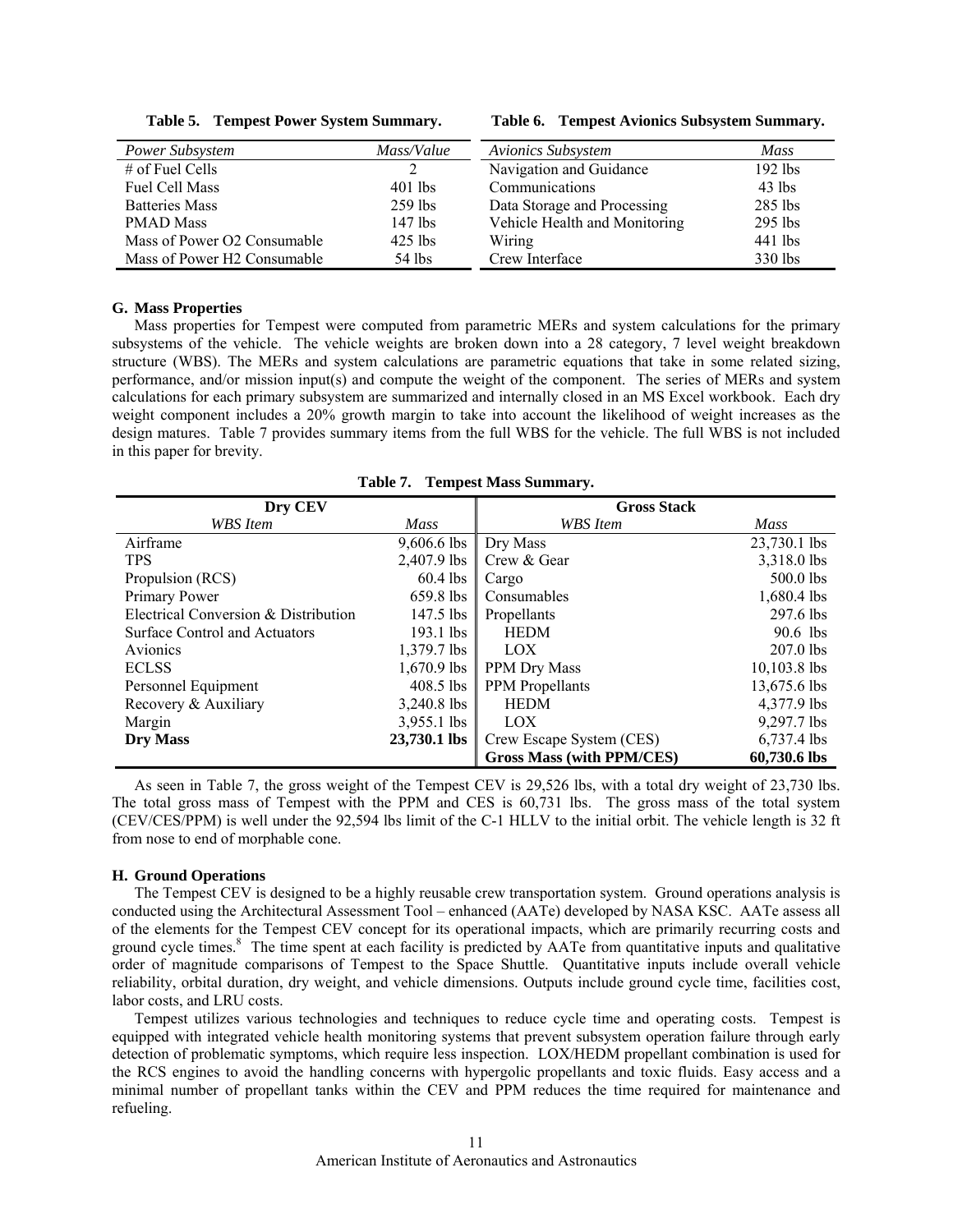Launch operations for Tempest are assumed to take place at KSC while the landing operations are managed onsite at UTTR. A mobile station is required for immediate vehicle post flight checkout after landing due to the lack of facilities available to NASA on the test range. Tempest is transported from the landing site to KSC via NASA's Super Guppy transport aircraft. After arrival at KSC, vehicle processing for turnaround takes place in one of the three orbiter processing facilities (OPFs). Assembly and integration of Tempest, PPM, and C-1 occur in the Vehicle Assembly Building (VAB) so that the vehicle has the shortest pad time possible. The total CEV specific turnaround time, from landing to launch, takes approximately 22 days. The entire processing schedule is displayed in Figure 13.



**Figure 13. Tempest Processing Schedule.** 

# **I. Safety & Reliability**

All elements of the Tempest crew transportation concept are designed to be highly safe and reliable. Tempest's safety and reliability analysis was conducted using  $Relex^9$ , a fault tree analysis software. The reliability of each subsystem for each segment of the mission serves as input into the program and the output is the resulting reliability of the entire system. This reliability analysis involves all elements of the lunar mission architecture, including C-1, Manticore, PPM, and Artemis. The reliability for Centurion<sup>2</sup>, Manticore, and Artemis<sup>3</sup> are already determined and serve as inputs into Relex, while assumptions are made for the reliability of the CEV and PPM. For this analysis, a range of failure rates for each mission phase are assumed. The results of the Relex are included as Figure 14.





Results of the analysis show that the overall reliability for loss of crew and loss of vehicle ranges from one failure in 35 flights (0.971 reliability) to one failure in 80 flights (0.9875 reliability). The additions of the abort system and parachute-out capability improve the reliability of the launch and entry mission phases respectively, but the low reliability of the Cis-Lunar phase reduces the overall reliability tremendously. The drivers for the Cis-Lunar reliability are the multiple in-space rendezvous and potential operation failures with Manticore, PPM, and Artemis. The mission primary propulsive capability is provided by the PPM and Manticore. Rendezvous failure results in the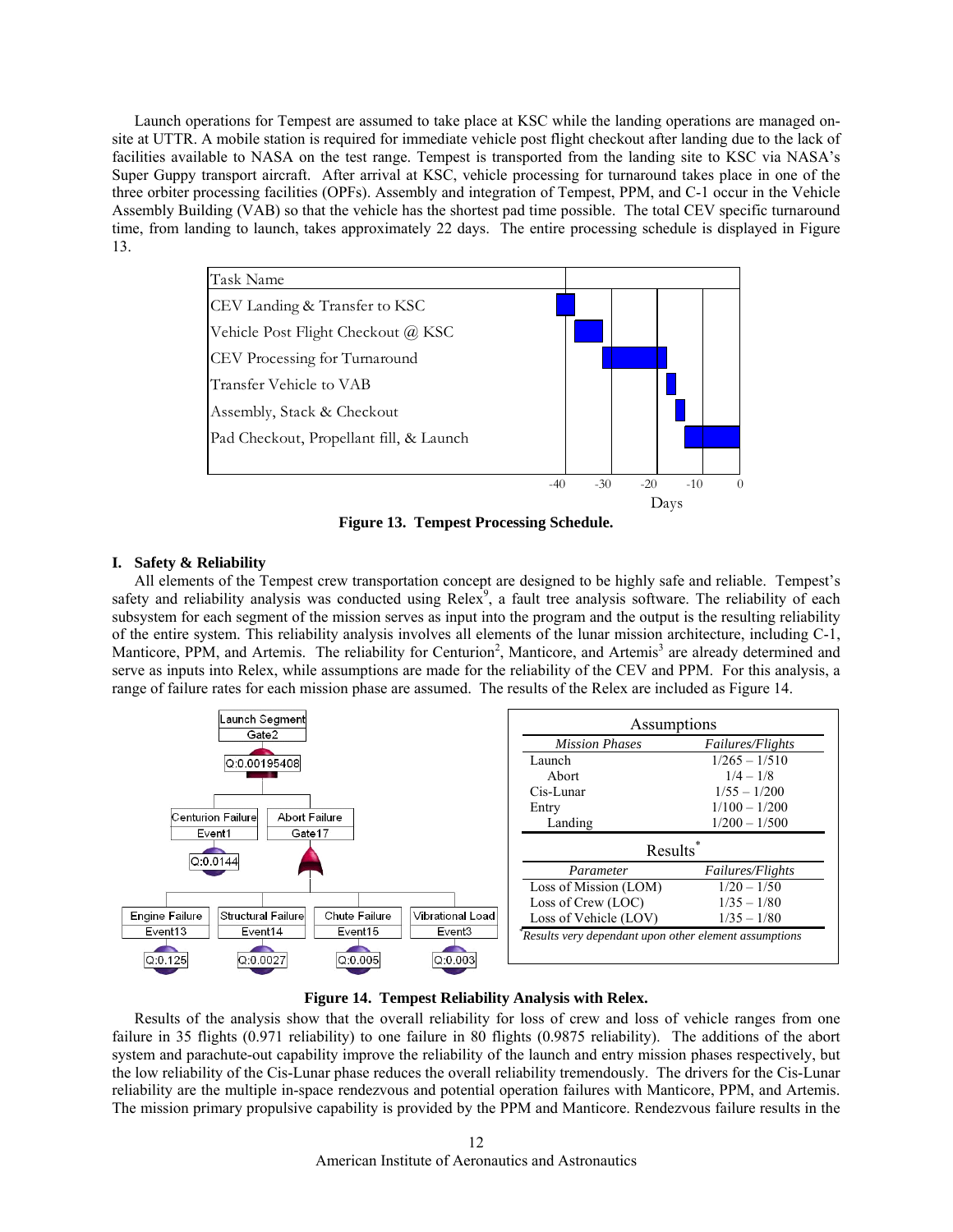loss of mission (LOM), but the CEV has the capability to return to Earth from LEO and descend upon the Artemis lander to the lunar surface. Operation failure of Manticore during the TLI burn and PPM during the TEI burn can place the CEV into a high orbital trajectory around Earth. Failure of Artemis during ascent/descent can result in being stranded in LLO or landing failure.

The resulting overall mission reliability is not reflective of the reliability of the CEV. The launch and landing phases of the mission have high reliability due to the abort and parachute-out capability of the CEV.

#### **J. Cost and Economics**

Cost estimation for the development and production cost of the Tempest CEV concept is calculated using the NASA-Air Force Cost Model (NAFCOM-99) and data from the TRANSCOST<sup>10</sup> model. These models contain a set of subsystem cost estimating relationships (CERs) for vehicle component groups and also include programming cost estimation for systems test hardware, integration, assembly & checkout, system test operations, ground support equipment, systems engineering & integration, and program management.<sup>18</sup> Operation costs estimation is computed by AATe. These costs include facilities cost, labor costs, and line replacement unit (LRU) costs.<sup>18</sup> A summary of the design, development, testing, and evaluation (DDT&E) costs along with production costs for each segment of the Tempest concept is included in Table 8 (all values are presented in FY 2004 dollars).

Cost analysis of the CEV and PPM was conducted with NAFCOM-99 while the CES was conducted using TRANSCOST. Though many of the CEV subsystems are based on current space habitat technology, the development of the crushable thermal heat shield and morphable body flap/surface for the vehicle airframe are the drivers for its high DDT&E value. The discrepancy in development costs between the CEV and PPM/CES is that the CEV is the only reusable element within the architecture. An inflation rate of 2.1% is used for this economic analysis. A cost margin of 20% of the total vehicle costs is also included in the cost estimation to account for unexpected costs increase during development and production.

Facilities acquisition for CEV integration facility and VAB modifications will be approximately one billion dollars, while ground support equipment unique to the Tempest CEV mission will cost close to \$300 M.

|                                | o         |
|--------------------------------|-----------|
| <i>Item</i>                    | Costs     |
| $DDT&E-CEV$                    | \$2,859 M |
| $DDT&E-PPM$                    | \$573 M   |
| $DDT&E-CES$                    | \$207 M   |
| <b>Total DDT&amp;E</b>         | \$3,639 M |
|                                |           |
| TFU-CEV                        | \$479 M   |
| $TFU - PPM$                    | \$61.6 M  |
| TFU-CES                        | \$3.6 M   |
| <b>Total TFU</b>               | \$544.2 M |
|                                |           |
| Facilities/GSE Acquisition     | \$1,300 M |
| <b>Total for First Vehicle</b> | \$5,483 M |

**Table 8. Tempest Non-Recurring Cost Summary** 

As seen in Table 8, the total cost from the start of the program until acquisition of the first vehicle is \$5.48 B. This cost is divided into \$1.3 B for facilities/GSE acquisition, \$3.64 B for DDT&E, and \$544.2 M for production of the theoretical first units (TFU). There will be a total of 3 CEVs produced for a total CEV lifetime production cost of \$1.257 B.

The program starts in 2018 with initial operating capability (IOC) in 2025. The recurring costs are calculated based upon the steady state flight rate of 12 flights per year with also considering the maximum steady flight rate of Centurion, which is 6 flights per year.<sup>2</sup> Recurring costs include labor and materials costs required to sustain and operate the vehicle along with propellant costs.<sup>18</sup> Labor costs involve the cost of employing people to work on a variety of vehicle operations including vehicle processing, launch and landing, integration, support, logistics, and management.<sup>8</sup> Materials costs include the cost required for routine replacement of vehicle components or LRUs.<sup>18</sup> Propellant costs are calculated for the four main propellants used on the CEV and PPM: hydrogen, oxygen, nitrogen, and quadricyclane (HEDM). Recurring cost for the CEV, PPM, and CES are summarized in Table 9. Including all of these items, Tempest's total recurring costs per flight is \$55.83 M.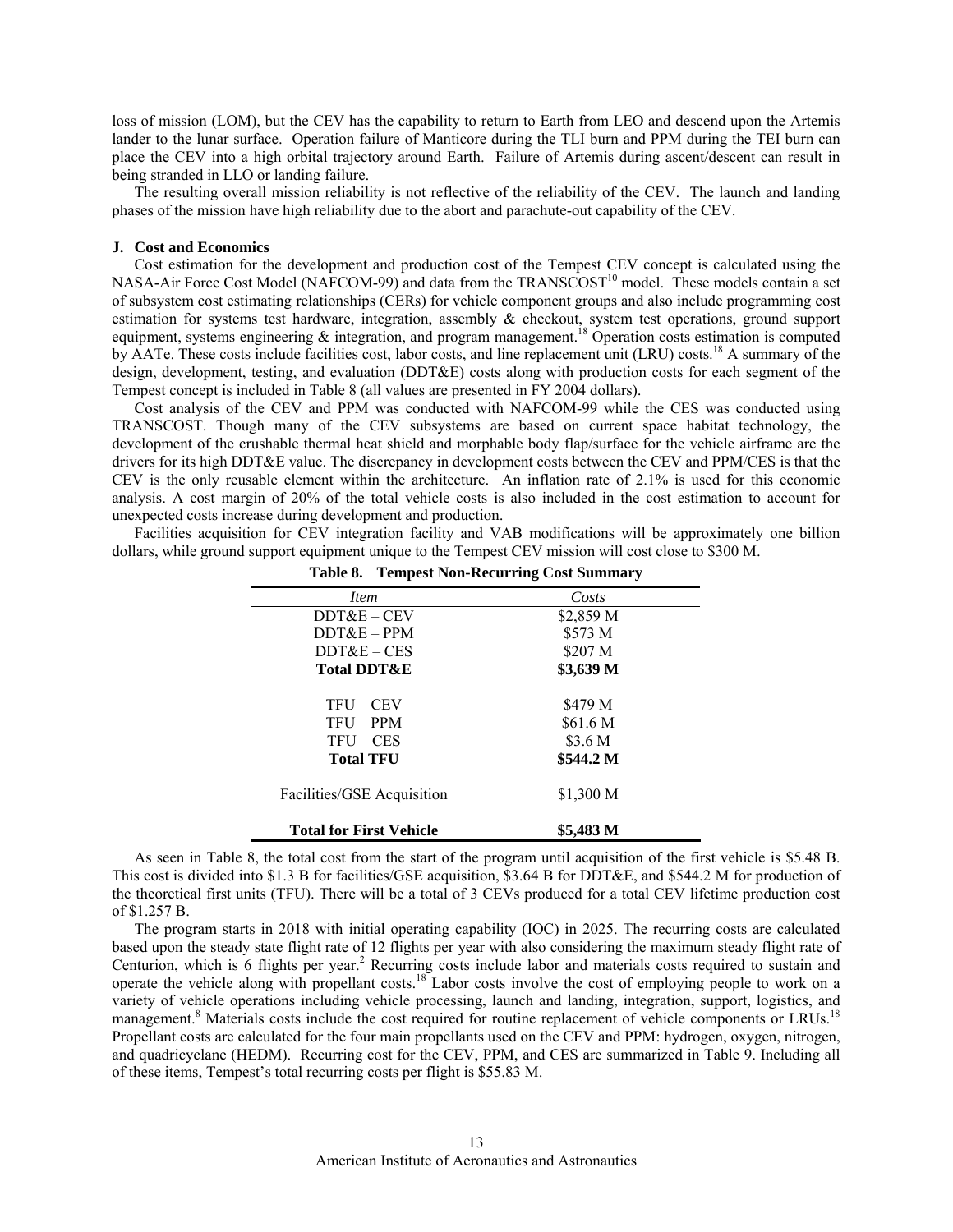| <i>Item</i>                                | Value                           |
|--------------------------------------------|---------------------------------|
| Fixed Ground Operations Cost Per Year      | \$348 M                         |
| Variable Ground Operations Cost Per Flight | \$19 M                          |
| Fixed Flight Operations Cost Per Year      | \$34 M                          |
| Variable Flight Operations Cost Per Flight | \$5.0 M                         |
| PPM Average Production Costs               | $$43.8 \text{ M} / \text{unit}$ |
| CES Average Production Costs               | \$2.5 M / unit                  |
| <b>Total Recurring Cost Per Flight</b>     | $$55.83\ M$                     |

**Table 9. Tempest Recurring Cost Summary** 

# **V. Trade Studies**

After the completion of the baseline design for Tempest, trade studies were conducted. A sensitivity assessment was preformed on the effects of the unit volume on the vehicle dry weight and DDT&E. The assessment involved the variation of the crew cabin comfort accommodations level from comfortable to cramped and spacious conditions. Changing the cabin comfort level would result in a change in the vehicle physical size and dry weight due to the variation in the total pressurized unit volume. Because the development and production costs are based on vehicle subsystem component weight, the trend in the vehicle dry weight is also reflected in the vehicle DDT&E.

As mentioned earlier in the paper, the required total pressurized unit volume for a person to be comfortable and be able to successfully perform their required duties with minimum impairment for a 4 day mission is 282 ft<sup>3</sup>/person. Cramped conditions refer to a notable impairment in the crew's ability to perform their required task due to lack of habitable volume, whereas spacious conditions means that the crew has no impairment in performance because of the large habitable volume provided. The total pressurized unit volume for cramped and spacious conditions are 141 ft<sup>3</sup>/person and 353 ft<sup>3</sup>/person, respectively. Since the unit volume value for the spacious condition can be infinitely large, the lower bound volume is used to allow for a more comparable trade study.

A summary of the variation in dry weight and DDT&E due to the pressurized unit volume is provided in Figure 15. As the cabin conditions increase from cramped to spacious the dry weight and DDT&E of the vehicle also increases. The cramped condition version of Tempest is 2.01 meters shorter than the baseline version, and the spacious version is 0.753 meter longer. The increase in vehicle dry weight is reflective of the increase in the physical size of the crew cabin and airframe due to the change in unit volume, as well as the larger subsystems required to support the crew in the larger volume for the mission duration. Because the development and production costs are based on vehicle subsystem component weight, the increasing trend in the vehicle dry weight is also reflected in the



vehicle DDT&E.

By exploring the variations in the crew cabin comfort conditions, the Tempest CEV concept can be considered for missions that require shorter/longer durations or extra storage space. Using a CEV that is sized for cramped conditions may be useful for a shorter duration mission that does not require the crew to perform many task while a spacious condition may be necessary to provide crewman with adequate space for longer duration missions. The results of the trade study show that the variation in the crew cabin volume largely affects the vehicle weight and costs.

**Figure 15. Sensitivity Assessment of Tempest Crew Cabin Unit Volume**

American Institute of Aeronautics and Astronautics 14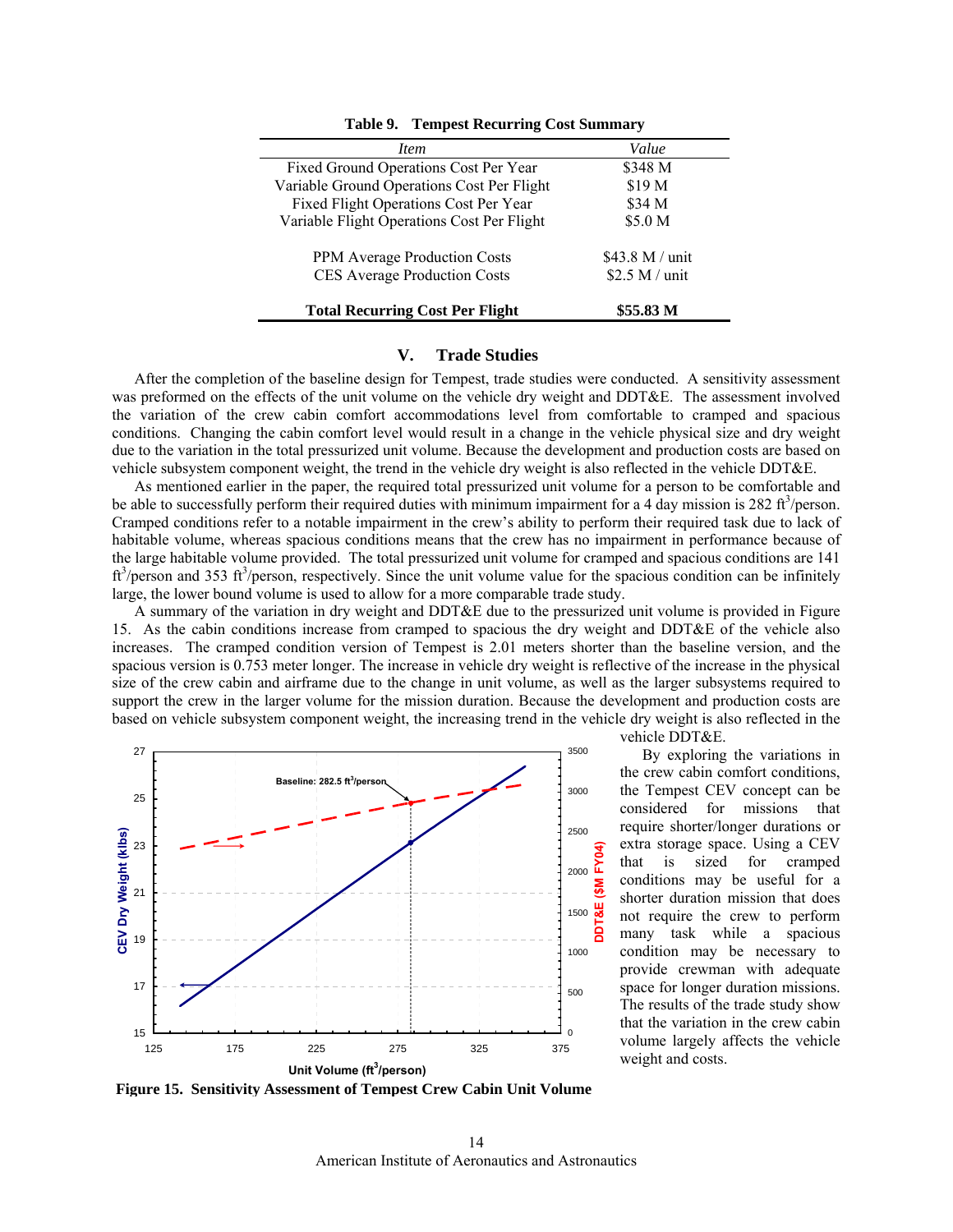# **VI. Conclusion**

Tempest is a post-2025 fully reusable CEV concept designed for transferring crew from Earth to the lunar surface and back. Tempest serves as a crew transfer module that supports a 4-person crew for a mission duration of 18 days, which consists of 8 days total transit duration and 10-day surface duration. Tempest also serves as the descent/ascent habitat from lunar orbit to the lunar surface. The Tempest pressurized crew cabin provides a large habitable volume that accommodates mission task and personal needs of the crew with minimum impairment throughout the transit duration. Tempest utilizes heritage technologies for human space transportation in addition to advanced propulsion and thermal protection technologies that reduce the vehicle weight and system complexity.

The dependence of Tempest on the Spiral 3 lunar infrastructure and other architecture elements to complete the mission reduces vehicle weight along with launch/landing ground operations. The low vehicle turn around time allows for maximum usage of the vehicle. With the CES abort and TLS chute-out capabilities, the reliability of the vehicle during launch and landing is increased vastly in comparison to modern crew space transportation. Though the CEV possesses a high reliability by itself, its reliability with respect to the mission and crew survivability is highly dependent upon the performance and reliability of the other architecture elements.

The economic results for Tempest indicate that the initial investment will be over \$5 B dollars, which is largely due to the development of the crushable heat shield and morphable body flap/tail surface. Based on the assumed flight rate, the total recurring cost is about \$56 M for each flight. These recurring costs can be further reduced with an increase in annual flight rate, but with this architecture the flight rate is solely dependent upon the flight rate of the Centurion C-1.

The pressurized volume of the crew cabin largely affects the vehicle weight and development costs. Variation of the crew cabin comfort accommodations results in a change in the vehicle physical size and dry weight, along with development and production costs. The design of the Tempest CEV concept has been optimized to perform the lunar mission using the prescribed architecture. Smaller volume conditions decrease the vehicle costs, but also reduce the crew performance capability during the mission. Larger volume conditions condense the impairment on the crew's performance and comfort, but can also potentially increase the CEV/PPM/CES launch stack mass beyond payload capability of the C-1 HLLV and Artemis lunar lander.

#### **Acknowledgments**

The author would like to thank the members of the Space Systems Design Lab (SSDL) at Georgia Institute of Technology for their assistance and support during the development of this project.

## **References**

- <sup>2</sup>Young, D., et. al., "Centurion: A Heavy-Lift Launch Vehicle Family for Cis-Lunar Exploration," AIAA 2004-3735, 40th AIAA/ASME/SAE/ASEE Joint Propulsion Conference and Exhibit, Fort Lauderdale, FL, July 11 - 14, 2004.<br><sup>3</sup>Young, D., Olds, J., Hutchinson, V., Krevor, Z., and Young, J., "Artemis: A Reusable Excursion Vehicle Concept for Lu
- Exploration," AIAA 2005-4010, 41st AIAA/ASME/SAE/ASEE Joint Propulsion Conference and Exhibit, Tucson, AZ, July 10 - 13, 2004.
- <sup>4</sup> Sova, G., and P. Divan, "Aerodynamic Preliminary Analysis System II, Part II User's Manual," NASA CR-182077, April 1991.

<sup>5</sup> Powell, R.W., et. al., "Program to Optimize Simulated Trajectories (POST) Utilization Manual, Volume II, Version 5.2," NASA Langley Research Center, Hampton, VA; Martin Marietta Corporation, Denver, CO., October 1997. 6

<sup>6</sup>Hong, P.E., Kent, P.D., Olson, D.W., and Vallado, C.A., "Interplanetary Program to Optimize Simulated Trajectories (IPOST) User's Guide, Volume I," NASA Langley Research Center, Hampton, VA; Martin Marietta Corporation, Denver, CO., October 1992.

7 Larson, W.J. and Pranke, L.K., *Human Spaceflight Mission Analysis and Design*, McGraw-Hill Companies, Inc, New York, 1999.

- $8$ <sup>6</sup> Operations Cost Modeling and the Architectural Assessment Tool Enhanced." IAA-99-IAA.1.1.01, 50<sup>th</sup> International Astronautical Congress, Amsterdam, the Netherlands, October 1999.<br><sup>9</sup>Relex Reliability Suite, Software Package, ver 2.2, Relex Software Corporation, Greensburg, PA, 2004.
- 

Relex Reliability Suite, Software Package, version, Greensburg, Package, Package, Package, Package, Package, P<br>10 Koelle, Dietrich, "Handbook of Cost Engineering for Space Transportation Systems with TRANSCOST," TRANSCOST Systems, Liebigweg, Germany, 2000.<br><sup>11 "</sup>Man-Systems Integration Standards, Revision B", NASA STD-3000, July 1995.

- 
- 
- 

<sup>12</sup> Fraser, T.M., "The Effects of Confinement as a Factor in Manned Space Flight," NASA CR-511, 1966.<br><sup>13</sup> Wilmington, R.P., and Stanley, D.C., "Space Suit Donning Volumetric Evaluations," NASA JSC-26019, August 28, 1992 Companies, Inc., 1995.

<sup>&</sup>lt;sup>1</sup>"The Vision for Space Exploration," NASA NP-2004-01-334-HQ.